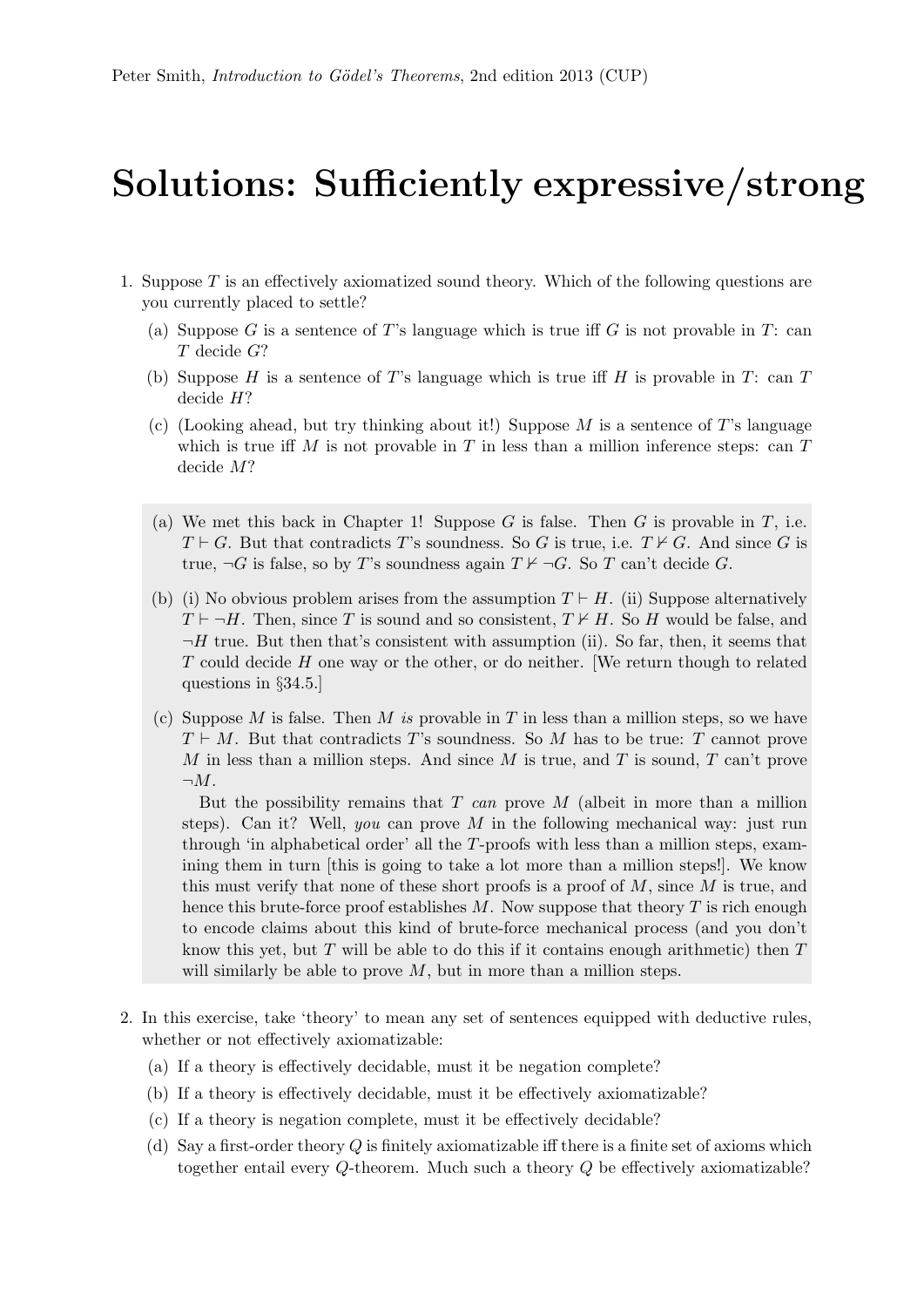- (e) First-order logic is compact: so if  $\Gamma \vdash \varphi$  then  $\Gamma^* \vdash \varphi$ , where  $\Gamma^*$  is a finite subset of  $\Gamma$ . Must an effectively axiomatizable first-order theory therefore be finitely axiomatizable?
- (a) No. See IGT2. p. 32.
- (b) Yes. Suppose  $T$  is effectively decidable. That means the set of  $T$ -theorems  $T'$  is effectively decidable. So consider the theory whose axioms are all of  $T'$ , and with the trivial deductive system which allows us to infer  $\varphi$  from itself. Then this theory is an effectively axiomatized theory, and its theorems are all the T-theorems.
- (c) No. We've only proved that if a theory is effectively axiomatizable and negation complete then it is effectively decidable. We will in due course find negation complete theories which are not effectively axiomatizable and are not decidable. (E.g. the theory whose axioms are all the truths expressible in the language of basic arithmetic.)
- (d) Trivially yes. A finite axiomatisation of a theory is a decidable axiomatisation (we can just check whether a wff is an axiom by a finite check against the finite list of axioms).
- (e) The reference to compactness is a bit of indirection. As we will later find, we can have effectively axiomatized first order theories which aren't finitely axiomatizable. The proof of any particular theorem uses only a finite number of axioms of course, but there need be no finite set of axioms which proves all theorems. Peano Arithmetic is an example.
- 3. (a) What is it for a logical theory (a deductive proof system) to be effectively decidable?
	- (b) Is your favourite proof system for classical propositional logic effectively decidable?
	- (c) Suppose Q is a finitely axiomatizable theory with a standard first-order logic; then show that there is a single sentence Q such that  $Q \vdash \varphi$  if and only if  $\vdash Q \rightarrow \varphi$  (where  $\vdash$  is deducibility in your favourite first-order logic).
	- (d) Prove that if there is a consistent, finitely axiomatizable, sufficiently strong theory with a first-order logic, then first-order logic is undecidable.
	- (a) We said  $(IGT2, §4.4)$  that a theory T is effectively decidable iff the property of being a theorem of  $T$  is effectively decidable. So naturally, we say a logical system is decidable if it is effectively decidable whether a given wff is a theorem or not.
	- (b) Your favourite deductive proof system of classical propositional logic is (let's hope!) sound and complete with respect to the standard semantics, so that  $\varphi$  is a theorem of the logic (deducible from no assumptions) if and only if it is a tautology. But you can effectively decide whether  $\varphi$  is a tautology by running a truth-table test. So the truth-table test also effectively decides whether  $\varphi$  is a theorem of your favourite proof-system.
	- (c) This is another trivial exercise, here just to give you a hint about how to prove the theorem in the next part of the question. Let  $\hat{Q}$  be the conjunction of the axioms of some finite axiomatisation of Q. Then, trivially,  $Q \vdash \varphi$  if and only if  $\tilde{Q} \vdash \varphi$  if and only if  $\vdash \tilde{Q} \rightarrow \varphi$ . (And indeed, this will apply to most sensible deductive relations, not just first-order logic.)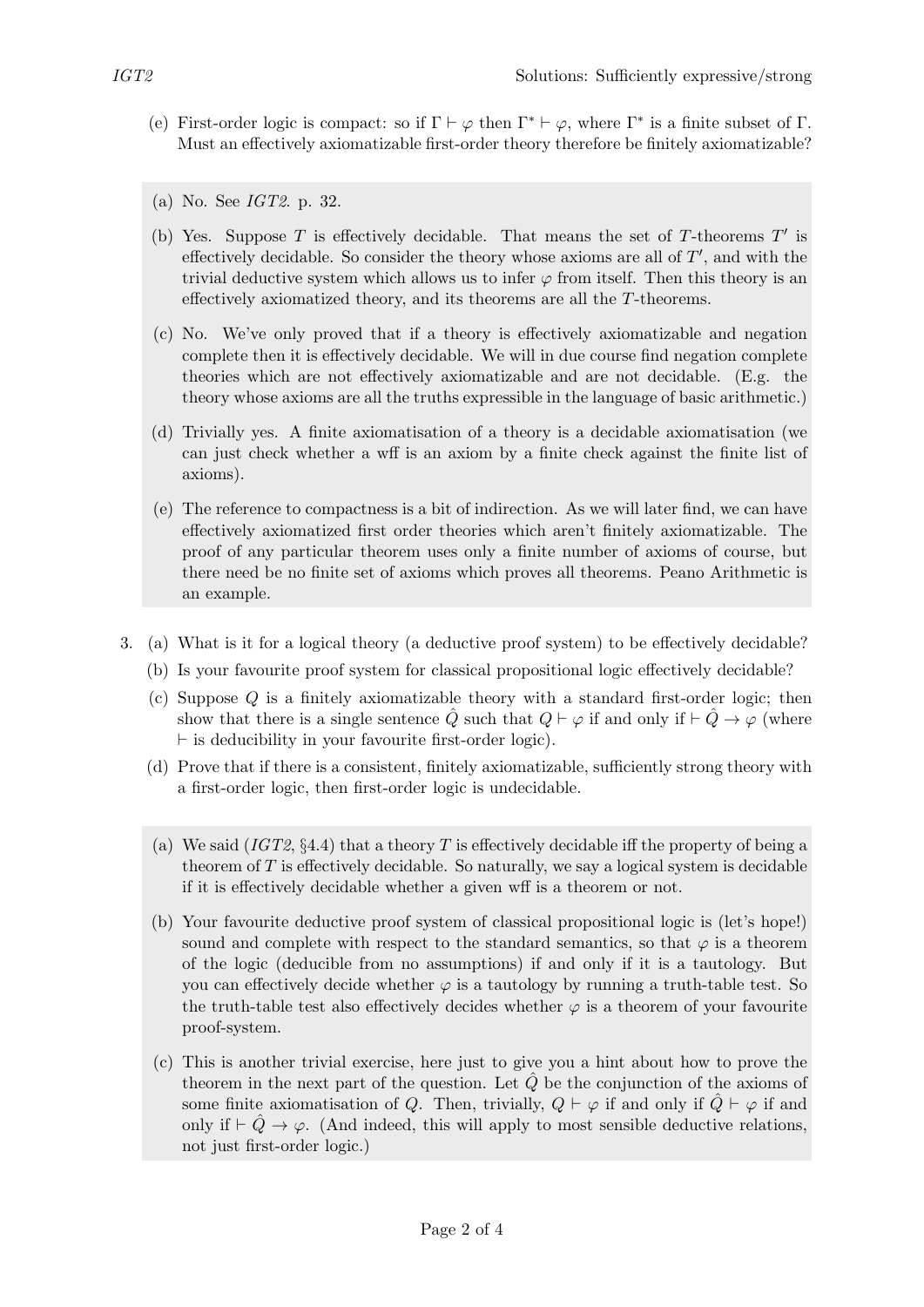(d) Suppose Q is a consistent finitely axiomatized theory with a first-order logic and which is sufficiently strong. Since it is finitely axiomatized, we can wrap all its axioms together into one long conjunction, Q. And then, as just noted,  $Q \vdash \varphi$  if and only if  $\vdash \tilde{Q} \rightarrow \varphi$ ; i.e. we can prove  $\varphi$  inside Q if and only if a certain related conditional is logically provable from no assumptions.

So if (1) the logic were decidable, then (2) we could mechanically tell whether the conditional  $Q \rightarrow \varphi$  is a logical theorem, hence (3) we could mechanically decide whether  $\varphi$  is a  $Q$ -theorem. But since  $Q$  is a consistent sufficiently strong effectively (because finitely) axiomatized theory, (3) is impossible [that's IGT2, Theorem 7.2]. So  $(1)$  is impossible – the logic must be undecidable.

[Later, we will be able to use this line of proof to show that first-order logic is indeed undecidable, because we will find a finitely axiomatized sufficiently strong first-order arithmetic.]

- 4. Let True be the set of all true sentences of a sufficiently expressive language L with classical negation. We can treat True as a theory (with just the trivial rule of inference 'from  $\varphi$  infer  $\varphi$ ).
	- (a) Show True is consistent.
	- (b) Show True is negation complete.
	- (c) Show True is sufficiently strong.
	- (d) Use Theorem 7.2 to conclude that the set of sentences  $True$  is not effectively axiomatizable by any theory framed in language L.
	- (a) Trivial.
	- (b) True is negation complete, for any sentence L-sentence  $\varphi$ , the true one of  $\varphi$  and  $\neg \varphi$ is in True, so – by the trivial rule – either True  $\vdash \varphi$  or True  $\vdash \neg \varphi$ .
	- (c) We show True captures any decidable property of numbers, P. By hypothesis, if P is a decidable property, L can express it using some  $\varphi(x)$  (since L is sufficiently expressive). So if n has P,  $\varphi(\overline{n})$  is true. But then  $\varphi(\overline{n})$  will be a sentence in True, so  $True \vdash \varphi(\overline{n})$ . While if n does not have  $P, \neg \varphi(\overline{n})$  is true. But then  $\neg \varphi(\overline{n})$  will be a sentence in True, so True  $\vdash \neg \varphi(\overline{n})$ . So depending on whether n has P, either True  $\vdash \varphi(\overline{n})$  or True  $\vdash \neg \varphi(\overline{n})$ . So T captures P.
	- (d) Suppose True were effectively axiomatizable, there would be a consistent effectively axiomatized theory T whose theorems are just the theorems of True. So T would be effectively axiomatized, and (like  $True$ ) negation complete and sufficiently strong. But that's impossible by Theorem 7.2.
- 5. Suppose T is an effectively axiomatized, consistent, sufficiently strong theory. And suppose we augment the language of  $T$  and add new axioms to get a new consistent, effectively axiomatized, theory  $U$ . Now let  $U^*$  be all the theorems of  $U$  which are expressed in  $T$ 's original, unaugmented, language.
	- (a) Show  $U^*$  is consistent, and sufficiently strong.
	- (b) Show that if  $U^*$  is negation complete then it is decidable.
	- (c) Show that  $U^*$  therefore cannot be negation complete.